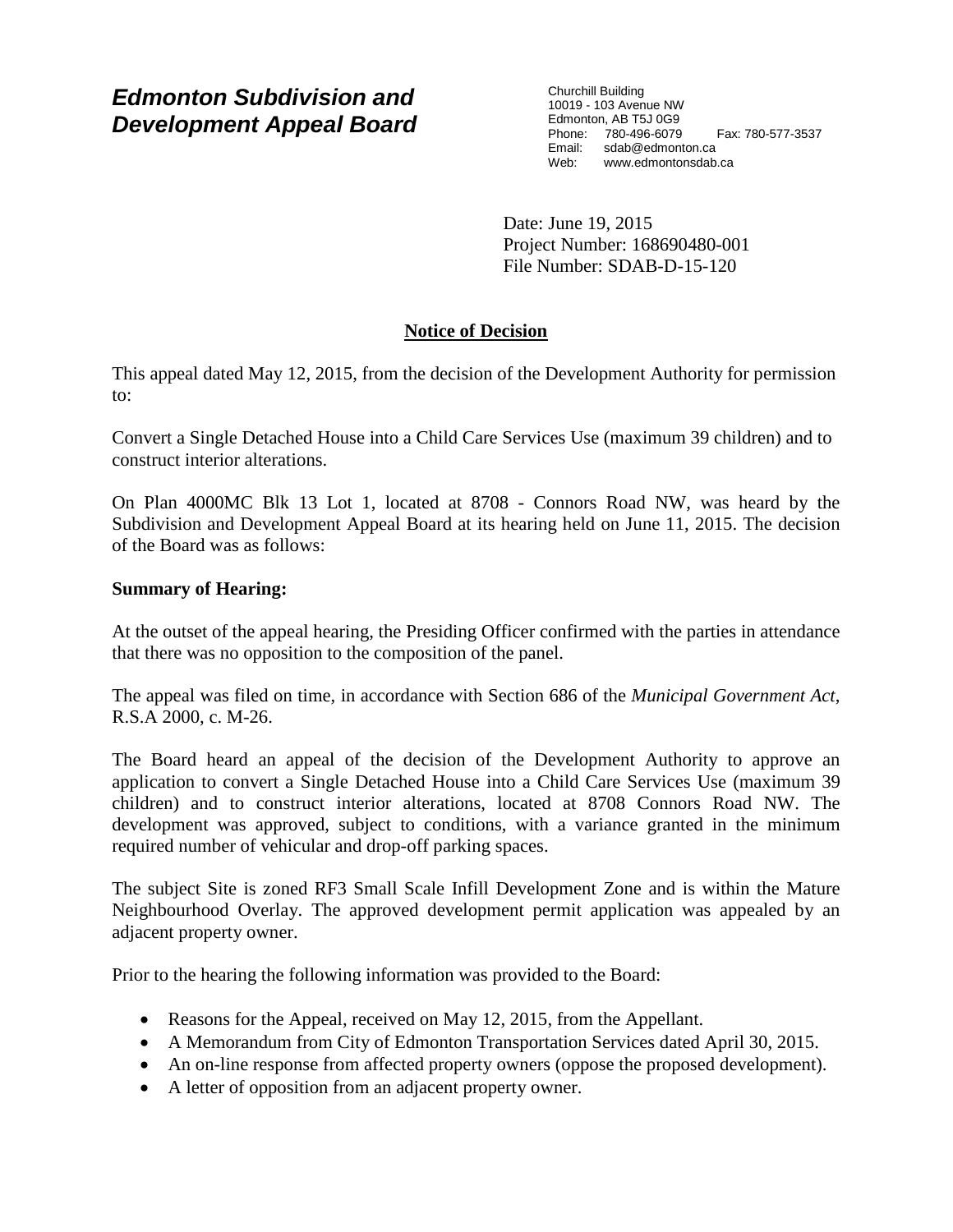• A written submission from the Development Officer received on June 11, 2015.

Mr. J. Noble, the Appellant, did not appear. He was contacted and was advised that the Board would proceed on the basis of his original appeal in which he expressed the following concerns:

- 1. He is concerned about the deficiency in parking and describes the serious parking challenges directly within this neighbourhood. There are two churches on the block and years of road construction ahead which will hamper parking for years to come.
- 2. He expressed concern about the extra traffic this change in use would create and feels that parents will leave vehicles parked in the neighbourhood all day while they take public transit to work.
- 3. Connors Road is very busy and there are many community activities that exacerbate parking and traffic concerns.
- 4. He strongly feels that a single family house should remain a house and is not a commercial building. He does not believe a commercial venture should operate within a single family structure.

The Board heard from Ms. D. Charrois and Mr. D. Kucinskas, affected property owners, who provided the following information:

- 1. They expect that the proximity of the future LRT line will increase the parking congestion on the surrounding roads and alleys.
- 2. A daycare in this location will result in the service road being used to drop off children in front of their house.
- 3. Mr. Kucinskas has injuries which limit him and he anticipates he will have to shovel snow to ensure that those being dropped off can get to the daycare property.
- 4. They will not have access to their own house due to daycare parking.
- 5. Mr. Kucinskas works split shifts and has to sleep during the day. He is concerned about the noise from children playing outside.
- 6. Connors Road is already very noisy and extra traffic and children will result in additional noise.
- 7. They already lose parking during the Folk Fest.
- 8. Their main concerns are congestion, noise and pollution.
- 9. They would not have bought their property if a Child Care Service Use existed at the subject property.

They provided the following response to questions.

1. Part of the service road will be lost due to LRT construction although the extent of this loss is not known.

The Board heard from Mrs. R. Kaminsky and Mr. W. Kaminsky, affected property owners, who provided the following information: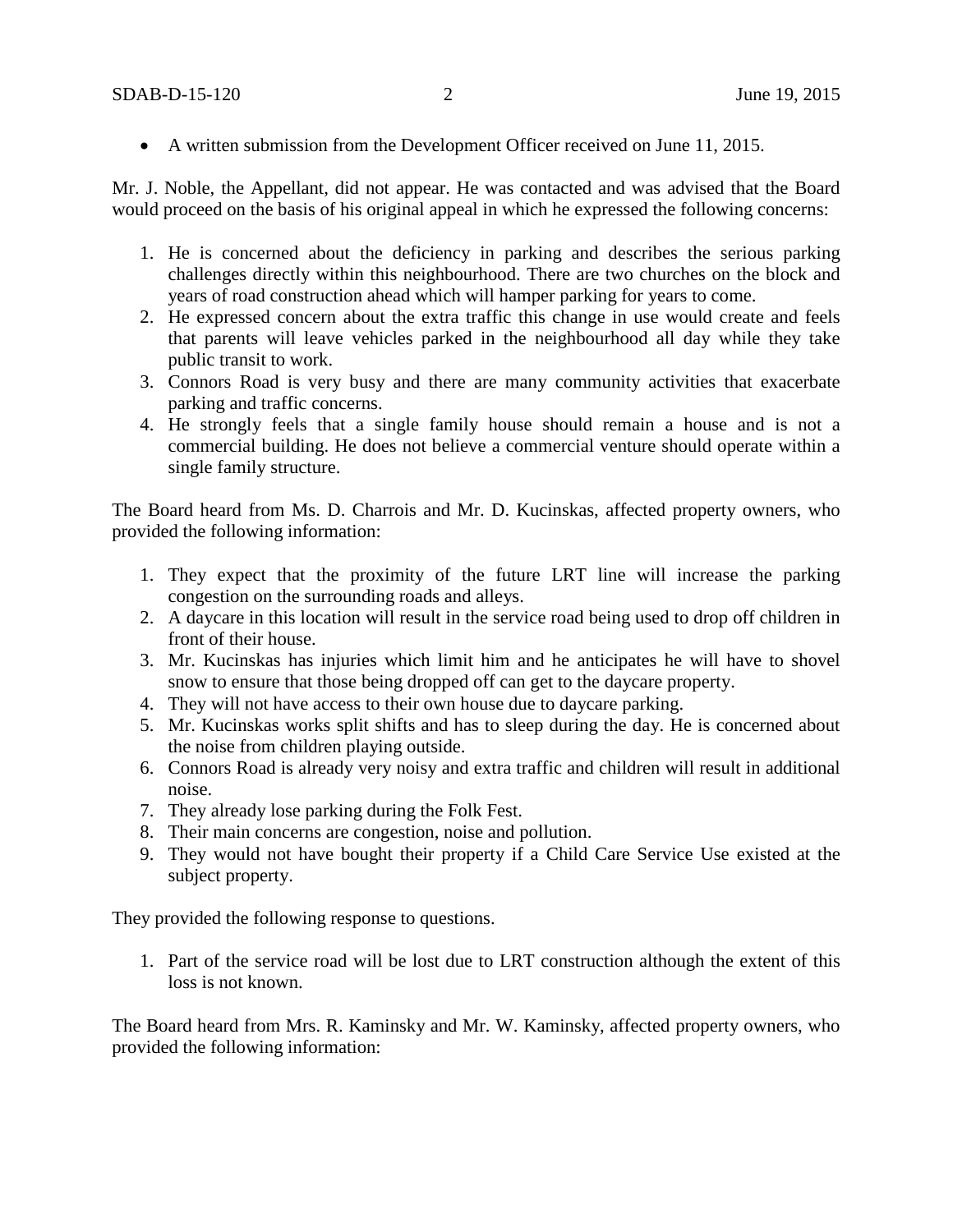- 1. They are direct neighbours and have lived at their residence for 45 years. They expected to retire in a quiet area.
- 2. The property has been vacant for  $1 \frac{1}{2}$  years and is overrun with weeds and the grass is not cut very often. There have been no recent improvements to the condition of the property.
- 3. They were shocked when they received the notice of the proposed development and feel that a 4 foot fence is not adequate. They are of the understanding that a fence is not even required.
- 4. They have a small dog who will bark at the children.
- 5. Parking is already a problem in the area.
- 6. There will be a loss of a sense of security as no one will be living in the house.
- 7. Currently no one parks for the entire day on the service road in front of their home which allows for visitor parking.

The Board heard from Mr. J. Ruhl, an affected property owner, who provided the following information:

- 1. He referred to the written submission he had provided to the Board. The Presiding Officer advised that the Building Code and Child Care Licensing Regulation are not under the purview of this Board.
- 2. Mr. Ruhl stated if a property does not meet the Building Code it should not be given a Development Permit to begin with.
- 3. This property is located within the RF3 Small Scale Infill Development Zone. Forty five people (children plus staff) at the property daily is not the intent of this zone and he is concerned with this intensity of use.

The board heard from Mr. L. McClellan, on behalf of Mr. R. Rutherford, representing the City of Edmonton Sustainable Development Department, who provided the following information:

- 1. He referenced the written submission of Mr. R. Rutherford.
- 2. The proposal complies with the requirements of the RF3 Small Scale Infill Development Zone and with the Mature Neighbourhood Overlay. Child Care Service is a Discretionary Use within the RF3 Small Scale Infill Development Zone.
- 3. Mr. McClellan reviewed the parking requirements contained in Mr. Rutherford's written submission.
- 4. He addressed the locational requirements for a Child Care Services Use contained in Section 80.1 of Edmonton Zoning Bylaw:

In all low density Residential Zones the Development Officer shall, when making a decision on the suitability of the Child Care Service for the location proposed, give preference to those facilities that are located:

- a. abutting a collector or arterial road,
- b. on a corner Site,
- c. adjacent to or in community facilities such as a school, park, church or community centre; or
- d. adjacent to commercial areas or multi-family development;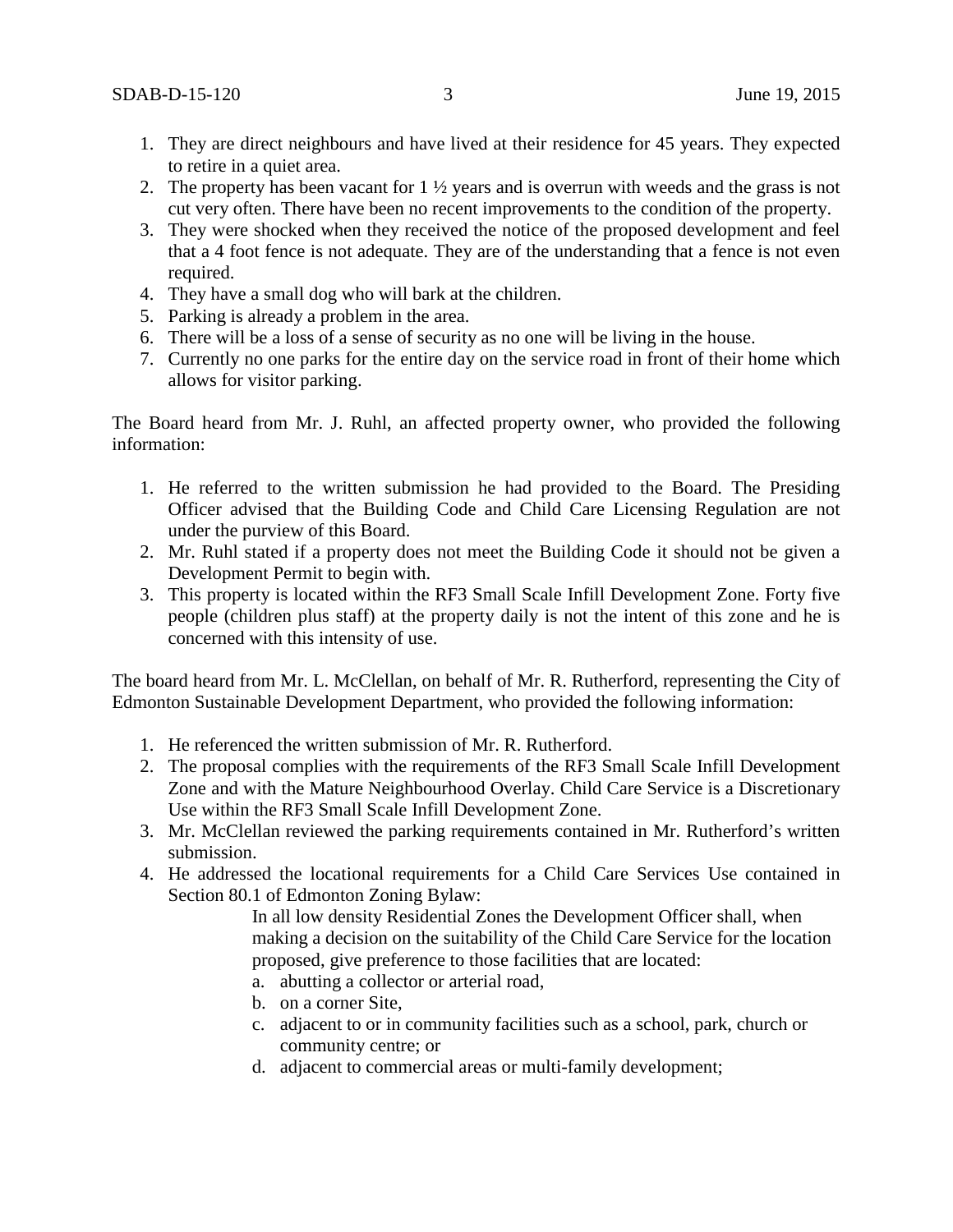The proposed site fully complies with Items (a) and (b) and is in close proximity to the areas listed in Items (c) and (d).

- 5. He referred to the Memorandum from Transportation Services which states that there will be staggered child drop-off and pick up times; not everyone will require the parking spaces at the same time.
- 6. Concerns of neighbours regarding people parking indefinitely after dropping their children off could be worked out privately between the daycare operator and her clients.

Mr. McClellan provided the following responses to questions:

- 1. The locational requirements contained in Section  $80.1(a)(b)(c)$  and (d) are not comprehensive and a Child Care Service Use could meet any one of the requirements; it does not have to meet them all.
- 2. He confirmed that the property would no longer be considered as Single Detached Housing; this reference was just used in the Development Officer's submission to show the contrast in parking requirements.
- 3. The two parking stalls in front of the garage could be included in calculating the available on-site parking. These stalls had not been included by the previous Development Officer.

The board heard from the Respondent, Ms. L. Abiva, who provided the following information:

- 1. She described her motivation for applying for this development permit. She has been working at Montessori Schools and daycares since 2007. She was inspired by the high quality of daycare provided and wanted to open a facility of her own.
- 2. The application allows a maximum number of 39 children but she does not expect to have that many.
- 3. She wants to cater to babies and as there is a low baby to staff member ratio and the total number of children in care would be closer 20.
- 4. Field trips to a local park or the library could be arranged during the Folk Fest to address parking concerns.
- 5. In her applicaton, she had proposed using additional parking spots along the back alley but these were not approved and she was advised to use the service road in front of the property.

Ms. Abiva provided the following responses to questions:

- 1. She confirmed that she would have a maximum of 25 children.
- 2. She will have four or five staff. Most do not drive as they do not have a driver's licence.
- 3. She would be willing to reduce the maximum allowable number of children in the facility to help address the parking concerns of her neighbours.
- 4. The amount of noise depends on the activities the children are engaged in. She has a wealth of experience and training in dealing with all types of children including those with special needs which would allow her to mitigate any noise.
- 5. She could take the children to a park if the neighbours want quiet time during the day for rest.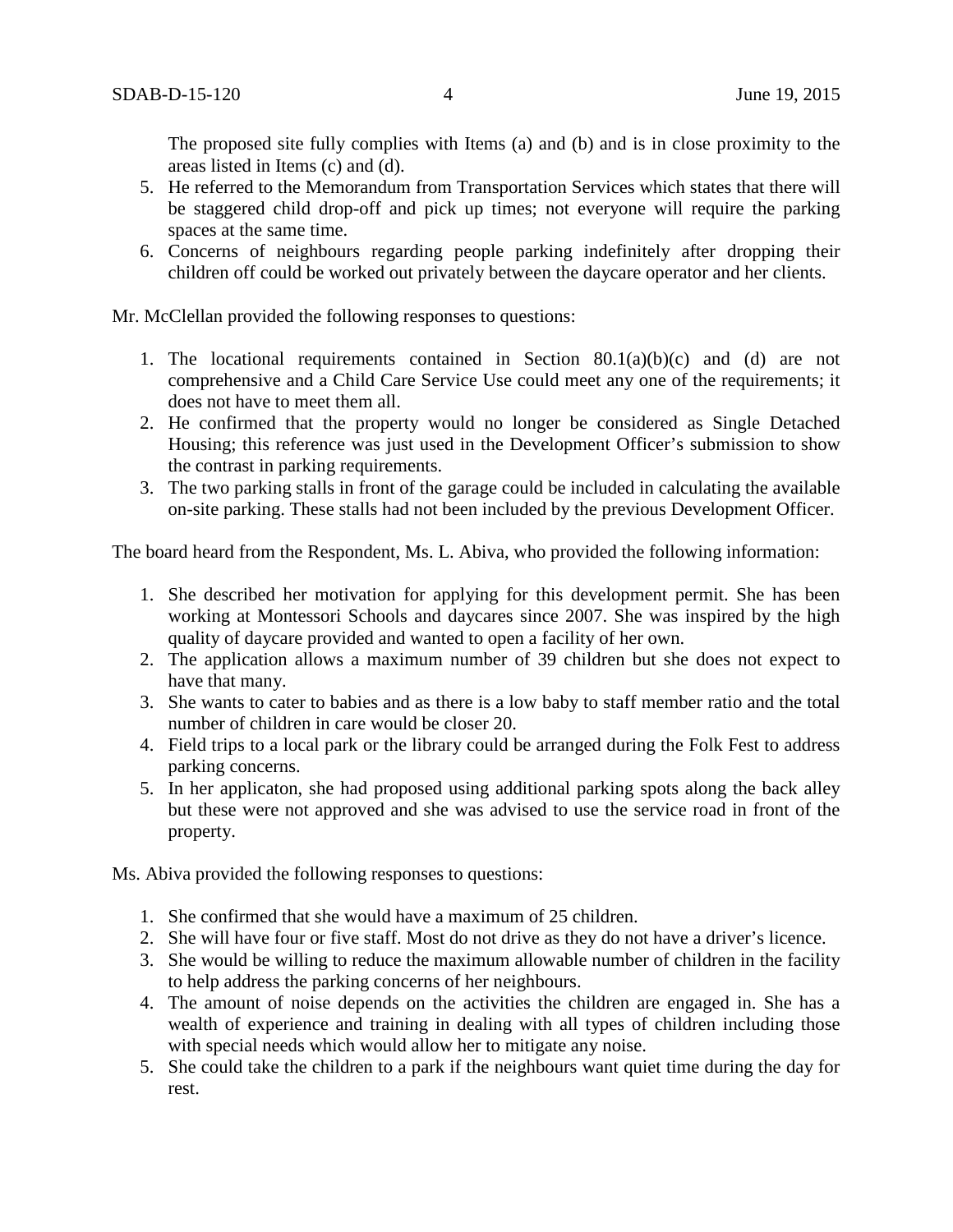## **Decision:**

The appeal is DENIED and the decision of the Development Authority is CONFIRMED. The development is GRANTED AS APROVED BY THE Development Authority, subject to the following condition:

### **1. The maximum number of children is reduced from 39 to 25.**

In granting the development the following variance to the *Edmonton Zoning Bylaw* is allowed:

1. A variance is granted reducing the minimum required drop-off parking spaces by 4 dropoff parking spaces.

### **Reasons for Decision:**

The Board finds the following:

- 1. Child Care Services is a Discretionary Use in the RF3 Small Scale Infill Development Zone, Section 140.3(2).
- 2. The Board heard from several directly affected neighbors who were concerned about the increased change in intensity that a Child Care Service Use would have compared to a Single Family Home. The Board finds by reducing the maximum number children from 39 to 25 will help mitigate some of the concerns presented today.
- 3. The Respondent confirmed that she would be willing to accept a reduction in the maximum number of children from 39 to 25.
- 4. The Board notes that City of Edmonton Transportation Services had no concerns with respect to the parking variance or traffic.
- 5. The Board further notes that the Frontage of the subject site is longer than the norm which allows for more on-street parking directly in front of the proposed development.
- 6. City of Edmonton Transportation Services indicated that drop-off and pick-up times are staggered at the beginning and end of the day, which supports the parking variance.
- 7. The Board accepts the Development Officer's review regarding locational criteria outlined in Section 80.1 of the Edmonton Zoning Bylaw. It accepts that criteria (a) and (b) are fully met and the proposed development is in close proximity to the areas listed in criteria (c) and (d).
- 8. The Board heard that the adjacent service road is currently underused for parking.
- 9. The Board also notes that some representations were made regarding Building Code and Child Care Licensing Regulations. The Board does not have any jurisdiction in determining those criteria.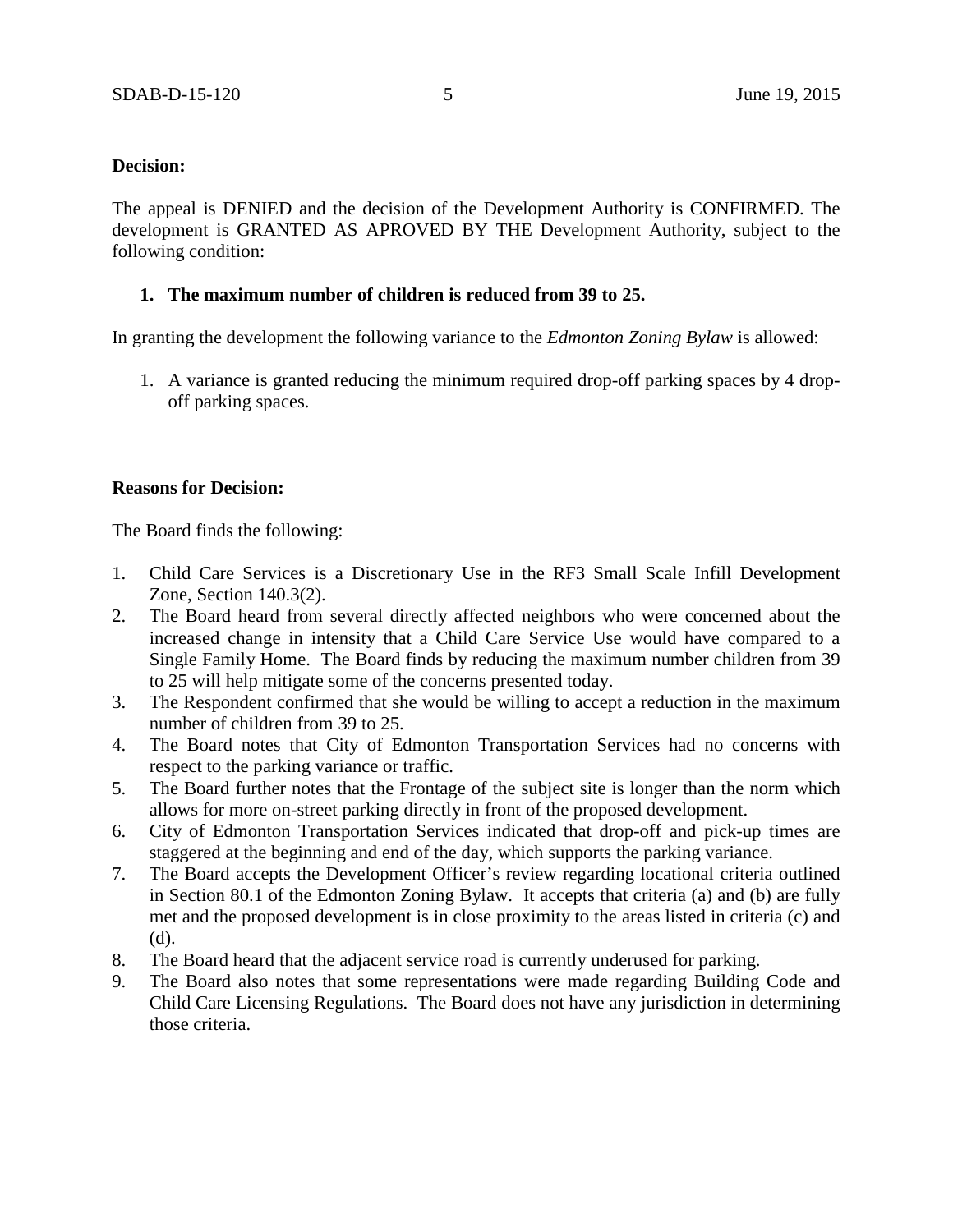- 10. The Board accepts that Section 54.2, Schedule 1(A)(31) of the *Edmonton Zoning Bylaw* states that a Development Officer may consider a Driveway as parking spaces in his calculation and the Board does consider the two stalls in front of the Garage as part of the provided on-site parking.
- 11. Pursuant to Section 687(3)(d) of the *Municipal Government Act,* the Board finds that the proposed development will not unduly interfere with the amenities of the neighbourhood nor materially interfere with or affect the use, enjoyment or value of neighbouring parcels of land.

### **Important Information for the Applicant/Appellant**

- 1. This is not a Building Permit. A Building Permit must be obtained separately from the Sustainable Development Department, located on the  $5<sup>th</sup>$  Floor, 10250 – 101 Street, Edmonton.
- 2. Obtaining a Development Permit does not relieve you from complying with:
	- a) the requirements of the *Edmonton Zoning Bylaw*, insofar as those requirements have not been relaxed or varied by a decision of the Subdivision and Development Appeal Board,
	- b) the requirements of the *Alberta Safety Codes Act*,
	- c) the *Alberta Regulation 204/207 – Safety Codes Act – Permit Regulation*,
	- d) the requirements of any other appropriate federal, provincial or municipal legislation,
	- e) the conditions of any caveat, covenant, easement or other instrument affecting a building or land.
- 3. When an application for a Development Permit has been approved by the Subdivision and Development Appeal Board, it shall not be valid unless and until any conditions of approval, save those of a continuing nature, have been fulfilled.
- 4. A Development Permit will expire in accordance to the provisions of Section 22 of the *Edmonton Zoning Bylaw, Bylaw 12800*, as amended.
- 5. This decision may be appealed to the Alberta Court of Appeal on a question of law or jurisdiction under Section 688 of the *Municipal Government Act*, R.S.A. 2000, c. M-26. If the Subdivision and Development Appeal Board is served with notice of an application for leave to appeal its decision, such notice shall operate to suspend the Development Permit.
- 6. When a decision on a Development Permit application has been rendered by the Subdivision and Development Appeal Board, the enforcement of that decision is carried out by the Sustainable Development Department, located on the 5th Floor, 10250 – 101 Street, Edmonton.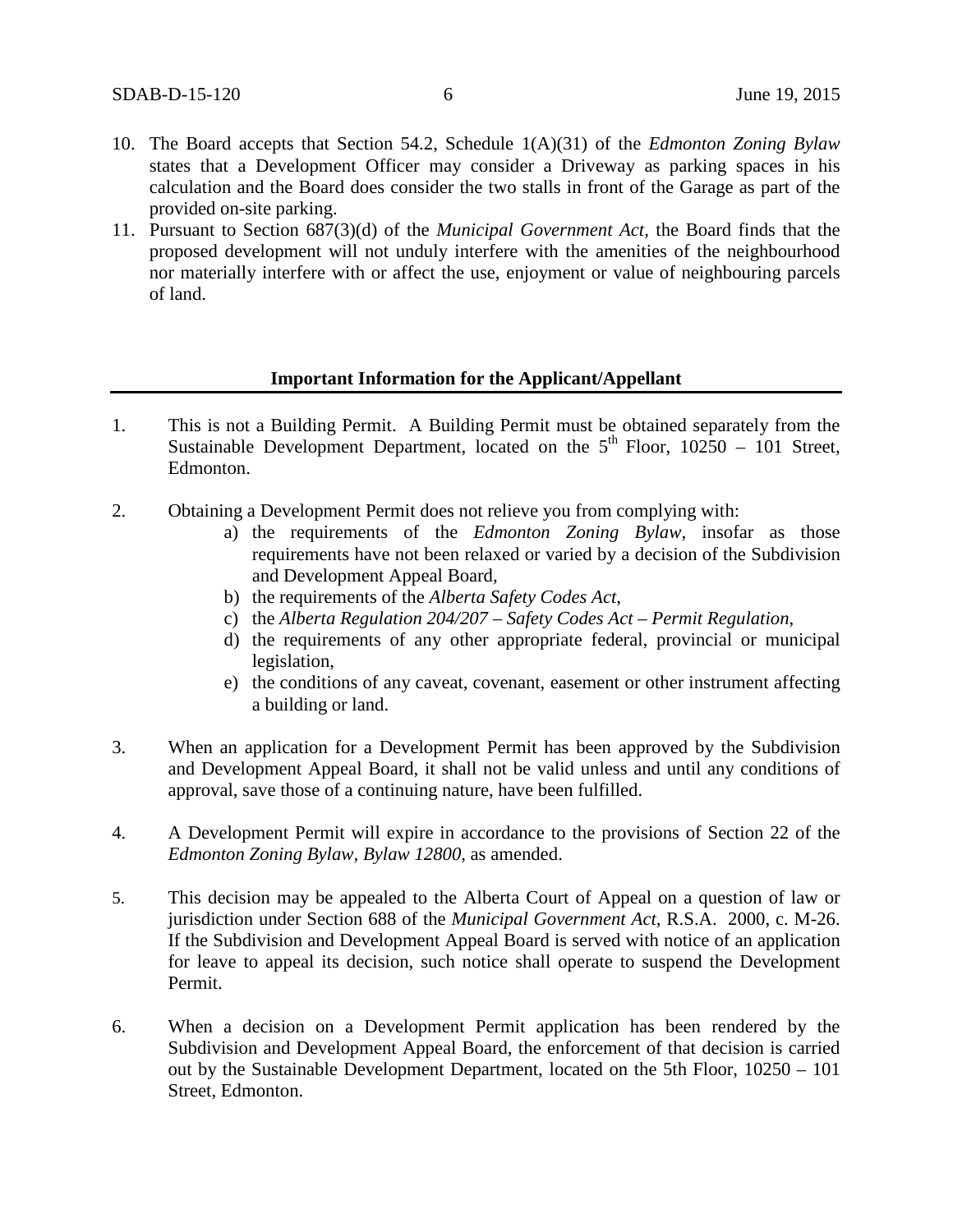*NOTE: The City of Edmonton does not conduct independent environmental checks of land within the City. If you are concerned about the stability of this property for any purpose, you should conduct your own tests and reviews. The City of Edmonton, when issuing a development permit, makes no representations and offers no warranties as to the suitability of the property for any purpose or as to the presence or absence of any environmental contaminants on the property.*

> Mr. Vincent Laberge, Presiding Officer Subdivision and Development Appeal Board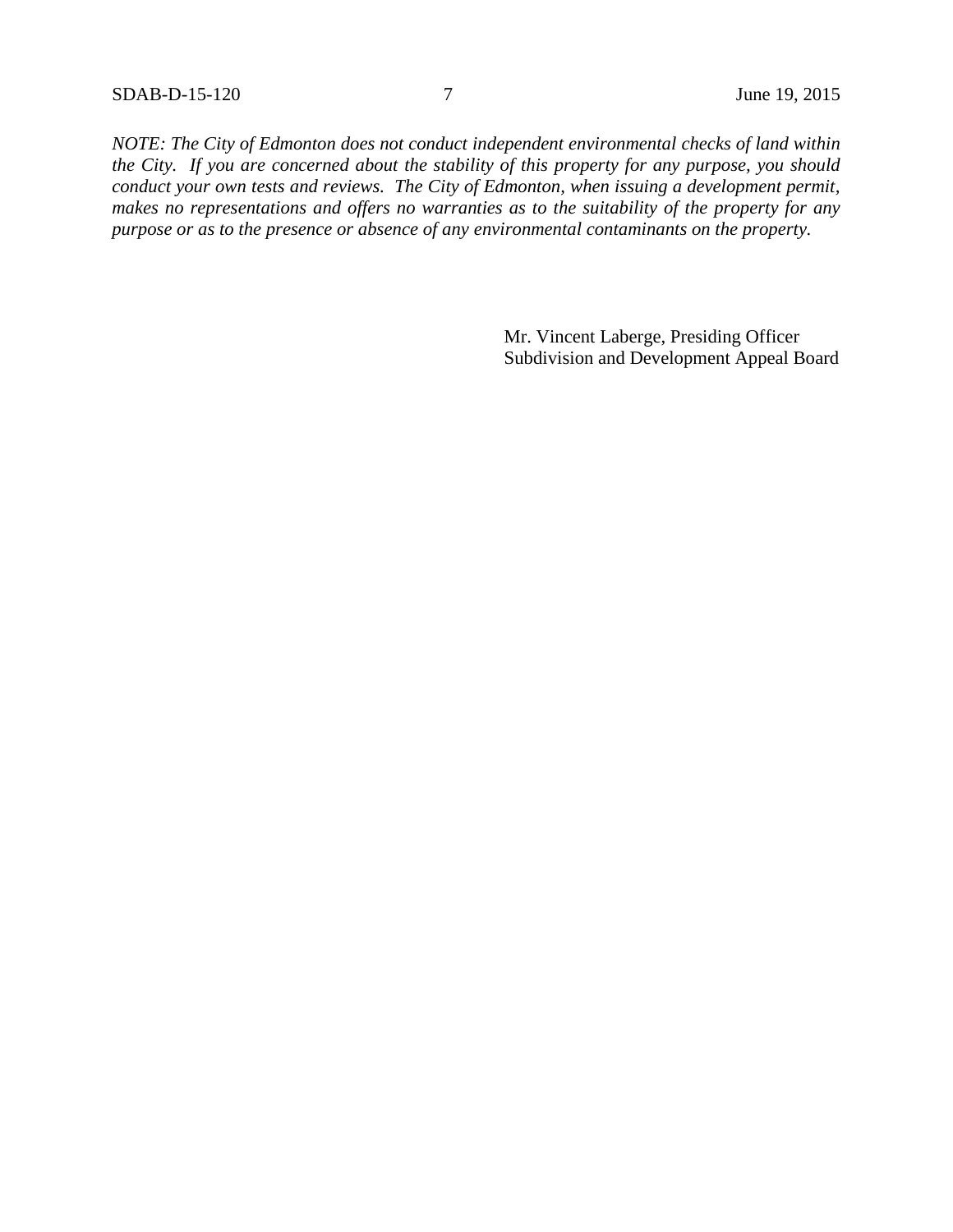# *Edmonton Subdivision and Development Appeal Board*

Churchill Building 10019 - 103 Avenue NW Edmonton, AB T5J 0G9 Phone: 780-496-6079 Fax: 780-577-3537 Email: sdab@edmonton.ca<br>Web: www.edmontonsdab www.edmontonsdab.ca

Date: June 19, 2015 Project Number: 171292611-001 File Number: SDAB-D-15-121

## **Notice of Decision**

This appeal dated May 19, 2015, from the decision of the Development Authority for permission to:

Add Automotive and Equipment Repair Shops to an existing General Industrial Use - Extreme Exotic Auto Body Ltd.

On Plan 4207KS Blk 50 Lot 1, located at 8830 - Yellowhead Trail NW, was heard by the Subdivision and Development Appeal Board at its hearing held on June 11, 2015. The decision of the Board was as follows:

## **Summary of Hearing:**

At the outset of the appeal hearing, the Presiding Officer confirmed with the parties in attendance that there was no opposition to the composition of the panel.

The appeal was filed on time, in accordance with Section 686 of the *Municipal Government Act*, R.S.A 2000, c. M-26.

The Board heard an appeal of the decision of the Development Authority to approve, subject to conditions, an application to add Automotive and Equipment Repair Shops to an existing General Industrial Use - Extreme Exotic Auto Body Ltd., located at 8830 - Yellowhead Trail NW. The subject Site is zoned IM Medium Industrial Zone and is within the Yellowhead Corridor Area Structure Plan. The approved development permit application was appealed by an adjacent property owner.

Prior to the hearing the following information was provided to the Board:

- The reasons for the Appeal, received on May 19, 2015, from the Appellant.
- A copy of the Yellowhead Corridor Area Structure Plan.
- A written submission from the Development Officer dated June 3, 2015.
- An on-line response from an affected party opposing the development.

The Appellants, Morlinda Food Management & 77353 Alberta Ltd. indicated through the on-line process that they would not be attending today's hearing. The Board proceeded based on their written submission in which the Appellants made the following points: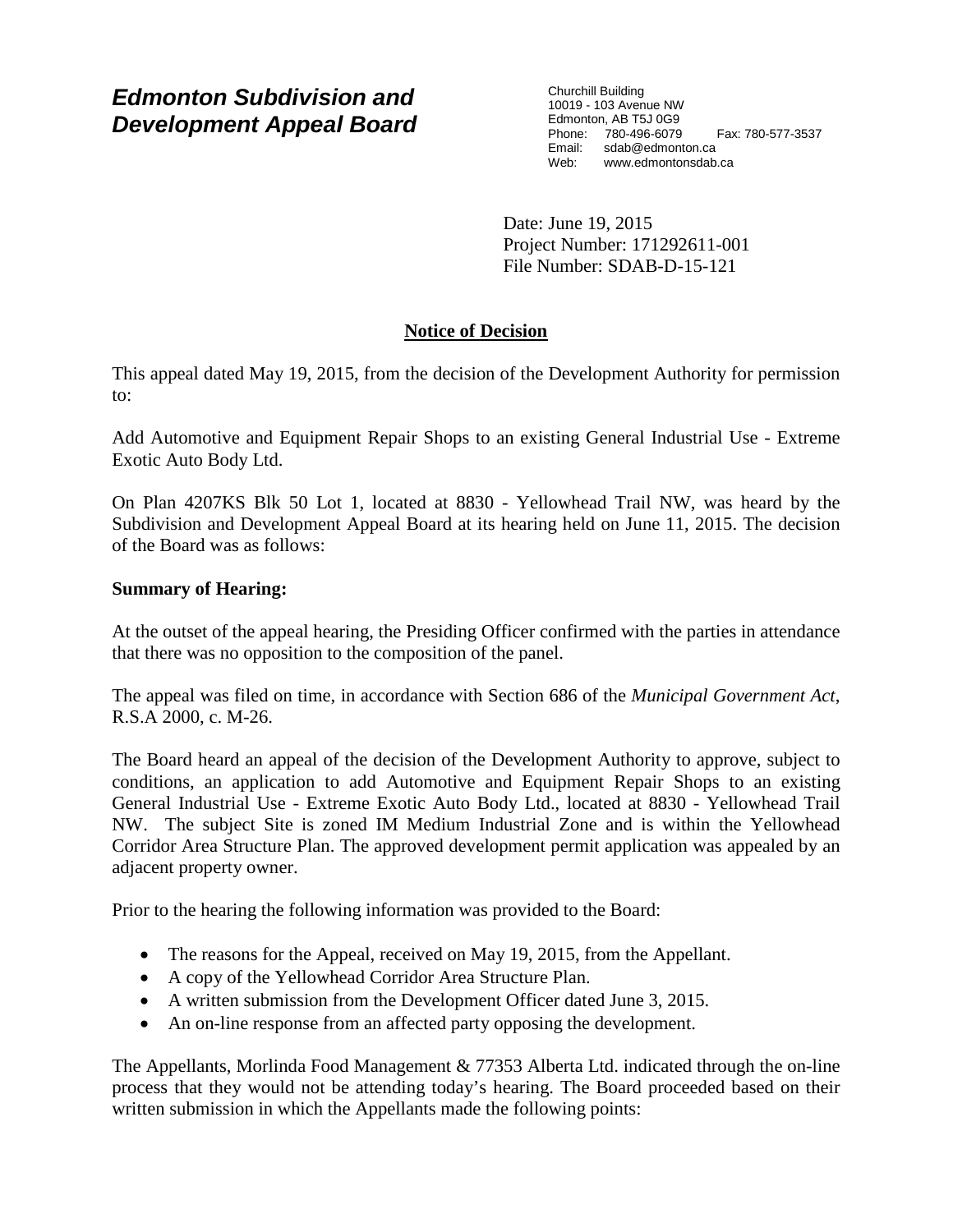- 1. They have concerns regarding the fumes that enter their front offices and food manufacturing facility.
- 2. Their food manufacturing facility is regulated and inspected by the Canadian Food Inspection Agency.
- 3. They have proper make-up air and exhaust systems to prevent exterior contaminants from entering their facility but are concerned that the paints and sealants used from the proposed development are stronger than acceptable levels and may potentially cause safety risks to their food products and employees.

The Board heard from Mr. C. Chan, representing the City of Edmonton Sustainable Development Department, who provided the following responses to questions:

- 1. He confirmed there is an existing permit but only for the permitted General Industrial Use (vehicle body repair and paint shop). An auto repair shop had been operating out of the building previously but had moved out last year after a complaint was filed.
- 2. The new owner is proposing to do both paint and body repair and servicing and mechanical repair.
- 3. He has no concerns with two different Uses on one site as they are related.
- 4. He reviewed the parking requirements against the *Edmonton Zoning Bylaw* and no parking variances are required. There are no parking complaints on his system.
- 5. He looked at the Yellowhead Area Structure Plan as part of his review and did not find any problems.
- 6. There are other City Departments that could address the concern regarding the paint fumes coming from the auto shop as this is an enforcement issue.
- 7. There are no complaints on his system regarding paint or fumes coming from the area.
- 8. He indicated that the area outlined in pink on the submitted site plan contained in his submission is the existing building shown in the photo of his submission. This is the location of the previous business with the General Industrial Use permit.
- 9. Section D10 of the Development Permit application notes that the previous business at this location had a business licence for auto body repair but not for automobile repair.
- 10. He stated it was up to the Appellant to contact Alberta Health Services if they had concerns regarding fumes emanating from business.
- 11. He confirmed the Board is only dealing with the auto repair component of this development. No variances were required and notices had only gone to neighbouring land owners because an Automotive and Equipment Repair Shop is a Discretionary Use in the IM Medium Industrial Zone.

The Respondent, Extreme Exotic Auto Body Ltd., did not appear at today's hearing. An unsuccessful attempt was made to contact them by telephone prior to the start of the hearing.

#### **Decision:**

The appeal is DENIED and the decision of the Development Authority is CONFIRMED. The development is GRANTED as approved by the Development Authority.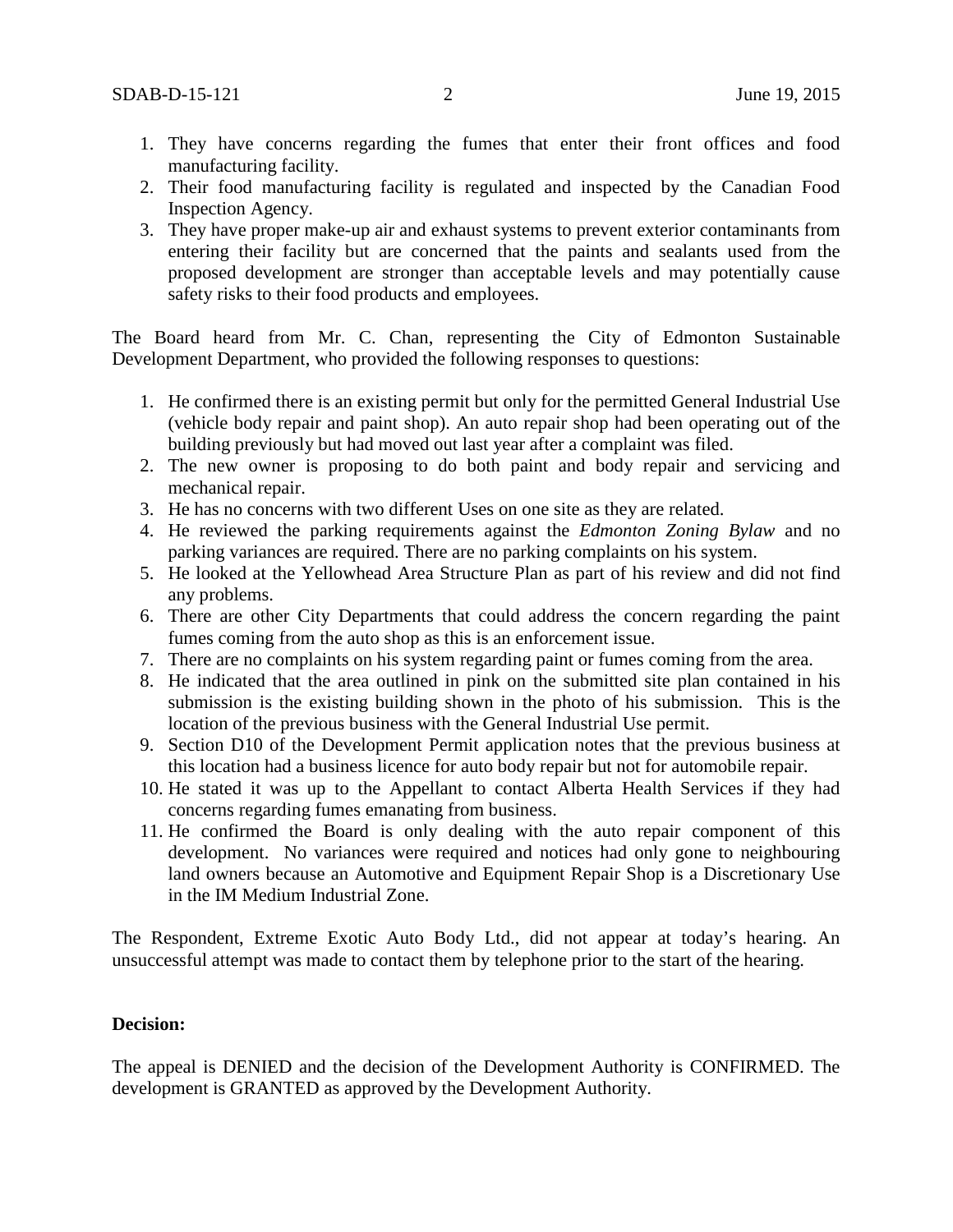### **Reasons for Decision:**

The Board finds the following:

- 1. The proposed development, an Automotive and Equipment Repair Shop, is a Discretionary Use in the IM Medium Industrial Zone, Section 420.3(2).
- 2. The Board notes that the current development in place is a valid General Industrial Use, which is a Permitted Use under the IM Medium Industrial Zone 420.2(5).
- 3. The Development Officer confirmed the following:
	- a. He had reviewed this application against the requirements of the Yellowhead Corridor Area Structure Plan and found it complied with the plan.
	- b. He had reviewed the proposed development to confirm that all Parking and Loading Regulations are complied with as per Section 54 of the *Edmonton Zoning Bylaw.*
	- c. The proposed development complies with all of the regulations of the IM Medium Industrial Zone.
- 4. The Board accepts the Development Officer's presentation that there have been no complaints regarding parking or fumes.
- 5. The Board accepts the Development Officer's interpretation that the additional Use of Automotive and Equipment Repair Shop is related to the currently approved General Industrial Use as per Section 7.5(2) of the *Edmonton Zoning Bylaw* which includes vehicle body repair and paint shops.
- 6. The basis of the appeal provided by the Appellant indicated a concern for off-site fumes to be not fully contained on site. The Use of Vehicle Body Repair and Paint Shops is a Permitted Use in the IM Medium Industrial Zone as per Section 420.2(5) of the *Edmonton Zoning Bylaw*. The Appellant has the opportunity to seek other redress over which the Board has no authority or purview.
- 7. Pursuant to Section 687(3)(d) of the *Municipal Government Act,* the Board finds that the proposed development will not unduly interfere with the amenities of the neighbourhood nor materially interfere with or affect the use, enjoyment or value of neighbouring parcels of land.

### **Important Information for the Applicant/Appellant**

- 1. This is not a Building Permit. A Building Permit must be obtained separately from the Sustainable Development Department, located on the  $5<sup>th</sup>$  Floor, 10250 – 101 Street, Edmonton.
- 2. Obtaining a Development Permit does not relieve you from complying with:
	- a) the requirements of the *Edmonton Zoning Bylaw*, insofar as those requirements have not been relaxed or varied by a decision of the Subdivision and Development Appeal Board,
	- b) the requirements of the *Alberta Safety Codes Act*,
	- c) the *Alberta Regulation 204/207 – Safety Codes Act – Permit Regulation*,
	- d) the requirements of any other appropriate federal, provincial or municipal legislation,